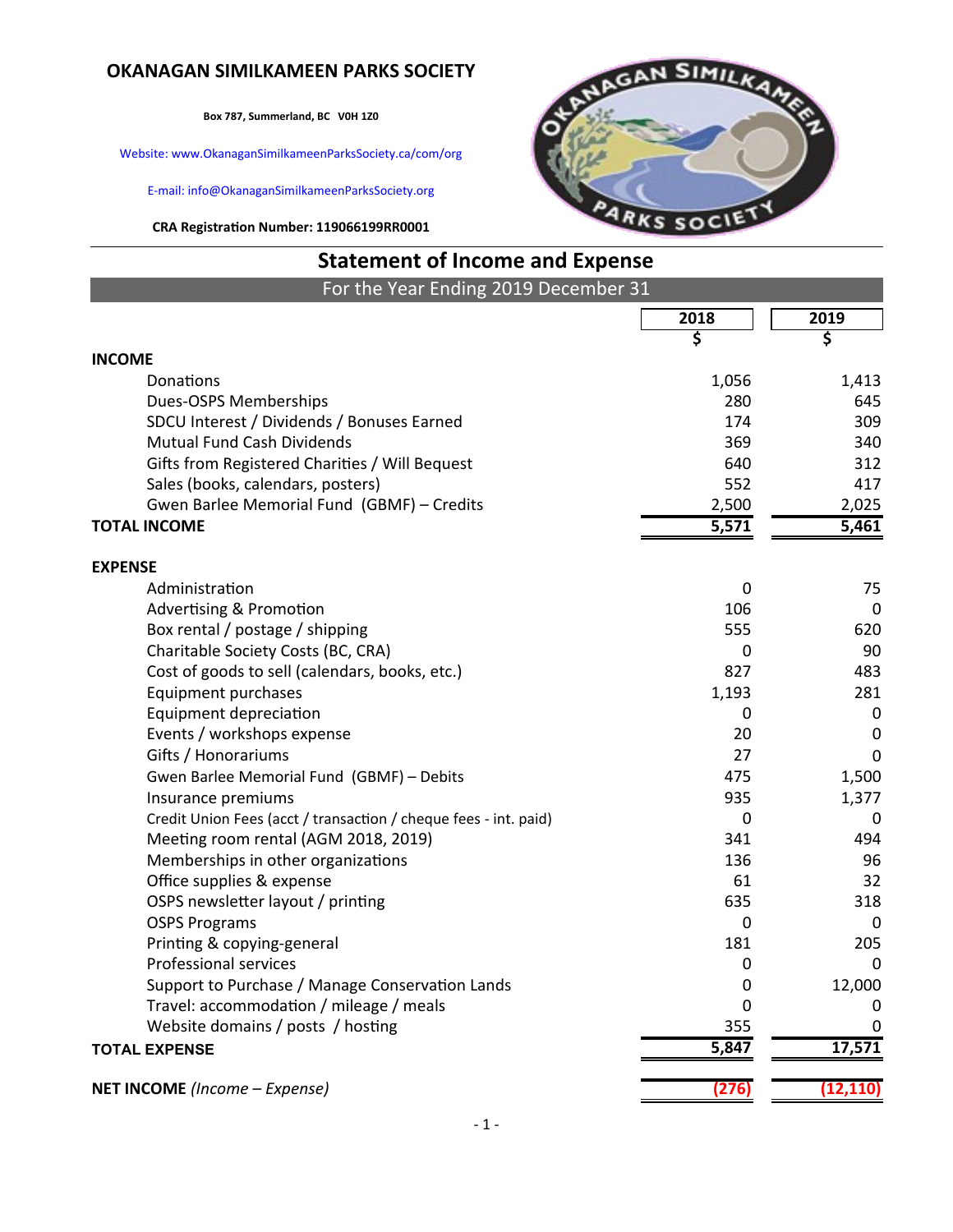# **OKANAGAN SIMILKAMEEN PARKS SOCIETY**

**Box 787, Summerland, BC V0H 1Z0**

Website: www.OkanaganSimilkameenParksSociety.ca/com/org

E-mail: info@OkanaganSimilkameenParksSociety.org

**CRA Registration Number: 119066199RR0001**



# **Statement of Assets and Liabilities**

For the Year Ending 2019 December 31

|                                                                     | 2019     |
|---------------------------------------------------------------------|----------|
| <b>ASSETS</b>                                                       | \$       |
| Summerland & District Credit Union (Closing Balances on 2019-12-31) |          |
| Chequing account                                                    |          |
| Opening Balance on 2019-01-01                                       | 10,877   |
| Credits <sup>*</sup>                                                | 108,291  |
| Debits <sup>*</sup>                                                 | 122,554  |
| Closing Balance on 2019-12-31 (Opening Bal.+Credits-Debits)         | (3, 386) |
| Savings                                                             | 5,631    |
| Term deposits                                                       | 167,452  |
| Credit Union members equity shares                                  | 59       |
| <b>Investments</b> (Mutual Fund, Value on 2019-12-31)               | 4,128    |
| <b>TOTAL ASSETS</b>                                                 | 173,884  |
| <b>TOTAL LIABILITIES (Cash Basis)</b>                               | 0        |
| <b>MEMBERS EQUITY (Assets - Liabilities)</b>                        | 173,884  |

\* *These numbers are high due to the rollover of 2 term deposits into and out of the chequing account*

#### **Regarding: Review of accounting records for 2019 (Cash Basis Reporting)**

 I have reviewed the records, cheque stubs, invoices, receipts and mutual fund report for the year end and the journal record. I have found they agree with the year-end Credit Union Statements, taking into account project commitments and cheques outstanding. I respectfully submit to the Board of Directors that the financial records of the Society are accurate sound and are being handled in accord with standard accounting principles.

Respectfully submitted,